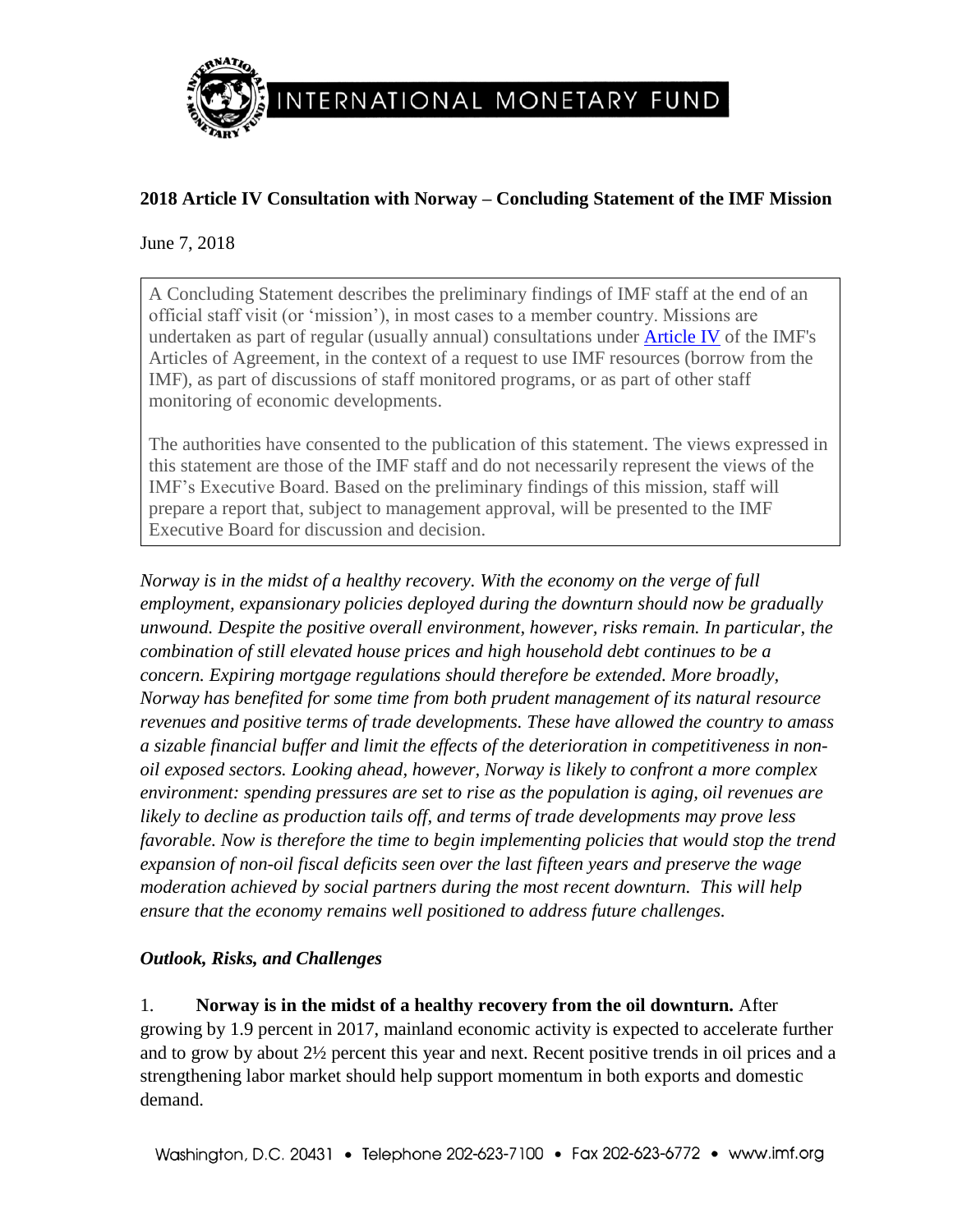2. **Risks to the recovery are two-sided.** Rising global trade tensions are not welcome news for a small, highly open economy like Norway. In addition, high and rising household debt—much of which is in the form of variable-rate mortgages—leaves households exposed to an abrupt tightening in financing conditions. On the upside, rising oil prices could have a bigger than expected impact on business investment and overall aggregate demand.

3. **But despite the generally positive short-term picture, Norway also faces important challenges to sustaining its prosperity into the future.** Population aging and falling labor productivity will weigh on potential growth going forward. In addition, non-oil fiscal deficits have risen steadily to high levels over the last fifteen years, even though Norway has yet to feel the impact of aging on entitlement spending. Finally, the solid income growth seen in the past two decades might not be repeated, as it was driven in good part by fortunate terms of trade developments. Preparing for these challenges was a central theme of this year's consultation.

#### *Fiscal Policy*

4. **This year's budget appropriately targets a neutral stance.** The economy was in no need of further stimulus, so shifting to a neutral stance in the original 2018 budget was the right thing to do. In this context, the authorities should be commended for sticking to this neutral stance in the revised budget, by not using the unexpected increase in the value of the sovereign wealth fund and windfall gains in the budget to increase spending. Moreover, we welcome the greater focus in helping the supply side of the economy, through shifting the tax burden from direct to indirect taxes, and promoting research and innovation.

5. **Next year's budget should target a modest consolidation while entrenching better budget composition.** With staff projecting output to exceed potential next year, the stimulus provided during the oil downturn should start to be unwound–a structural consolidation of ¼-½ percent of mainland GDP may be warranted. In terms of composition, we advocate a continued broadening of the VAT base and further reducing tax incentives on home ownership and leverage.

6. **From a longer-term perspective, it will be important to arrest the trend increase in non-oil fiscal deficits seen over the last fifteen years.** With the fiscal rule tied to the sovereign wealth fund's value, non-oil deficits have steadily increased from about 2 percent of mainland GDP in the early 2000s to some 7½ percent now. In the process, government consumption has increased by about 5 percentage points of mainland GDP. Such an expansion has put upward pressure on the real exchange rate above and beyond that coming from terms of trade gains, hurting competitiveness. Perhaps more importantly, in the coming years population aging will add to entitlement spending, leading to a further expansion of the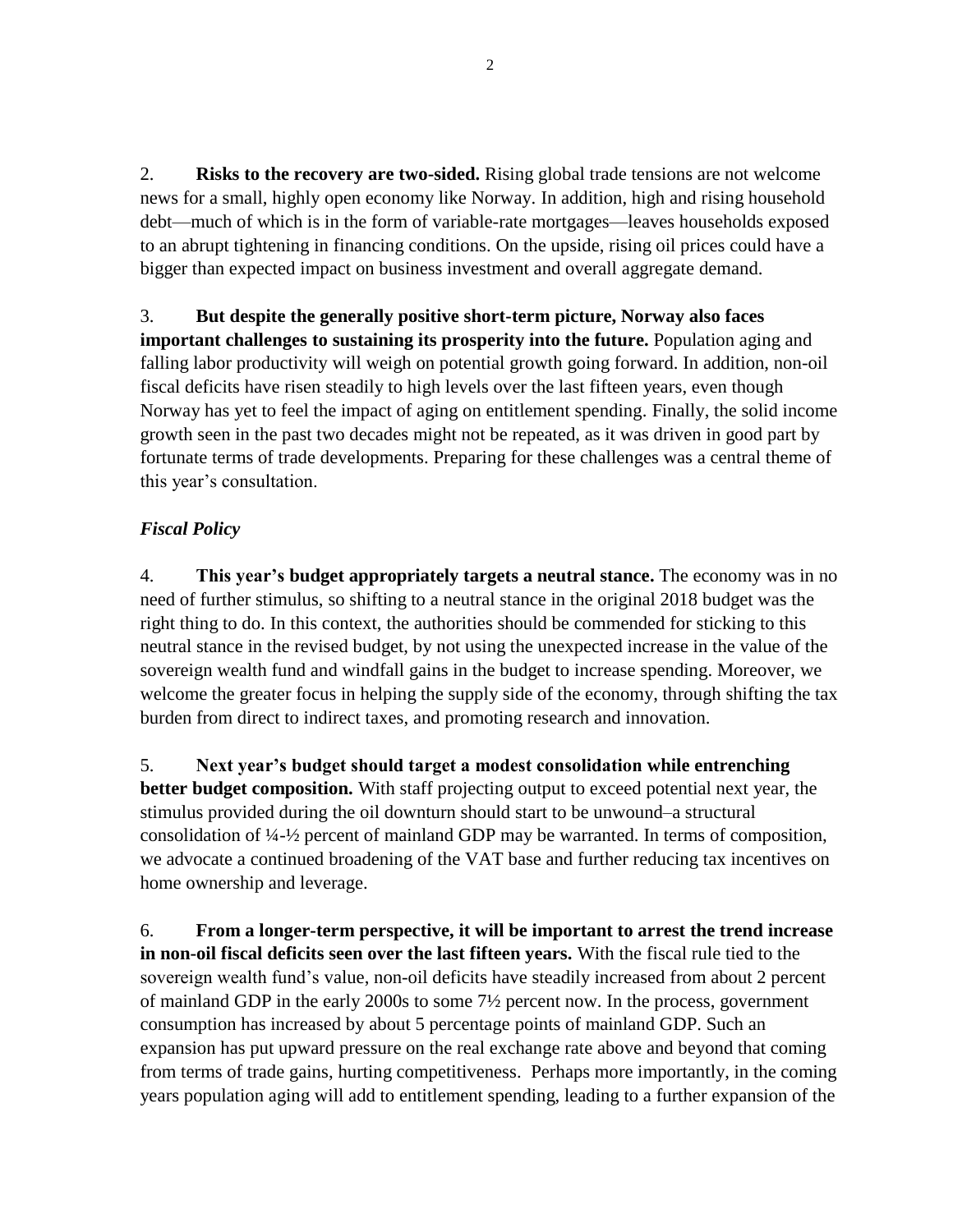deficit in the absence of adjustment. The resulting future deficits would gradually erode and eventually more than deplete even Norway's high public net savings, which currently stand at 370 percent of mainland GDP.

7. **Given the above, we recommend that fiscal deficits stay below the 3 percent rule for the foreseeable future.** Ensuring long-term fiscal solvency will require 4-5 percent of mainland GDP in spending cuts or revenue increases at some point in the future. Norway's large savings give it the luxury to undertake this adjustment in a gradual manner, but there are gains to staying below the 3 percent line in the years to come, and the up-cycle provides an ideal setting to get started on structural consolidation. Allowing the deficit to drift upward would only increase the medium-term adjustment need, minimize the space to respond to negative asset price shocks that could affect the value of the sovereign wealth fund, and further increase pressure on the real exchange rate and hence competitiveness. The fact that the structural non-oil deficit is estimated at 2.7 percent of the sovereign wealth fund following several years of expansionary fiscal policy, below the long-term fiscal guideline of 3 percent, gives Norway a good starting point to address the challenges going forward.

8. **The authorities recognize the need to generate savings in the long term.** In this context, we welcome initiatives to strengthen value for money in the public sector. It will be important to ensure that, down the road, these initiatives actually lead to net savings and are not used to raise spending on other items. Similarly, the recently adopted public sector occupational pension reform is an important step forward to lengthen working lives. Preserving these incentives will require safeguarding the now actuarially fair nature of the private and public pension systems.

## *Monetary and Financial Sector Policies*

9. **A gradual normalization of monetary policy is appropriate at this stage in the cycle.** The output gap is closing, the labor market is strengthening, and the recent negotiations point to an acceleration in wage growth. We project core inflation to gradually rise towards headline inflation, which already stands at the newly revised 2 percent target. In this context, the path of interest rate tightening projected by Norges Bank under the forward guidance appears appropriate. Moreover, Norway's inflation targeting framework provides the needed flexibility to adjust guidance should developments bring the baseline forecast into question. More generally, we do not expect the revised framework to lead to meaningful changes in the conduct of monetary policy, appropriately so.

10. **Banks are resilient.** Profitability remains high, asset quality is strong, and banks comfortably meet Norway's admirably stringent capital, leverage, and liquidity requirements. Stress tests suggest that banks' high capital buffers render them well positioned to withstand even severe macroeconomic shocks.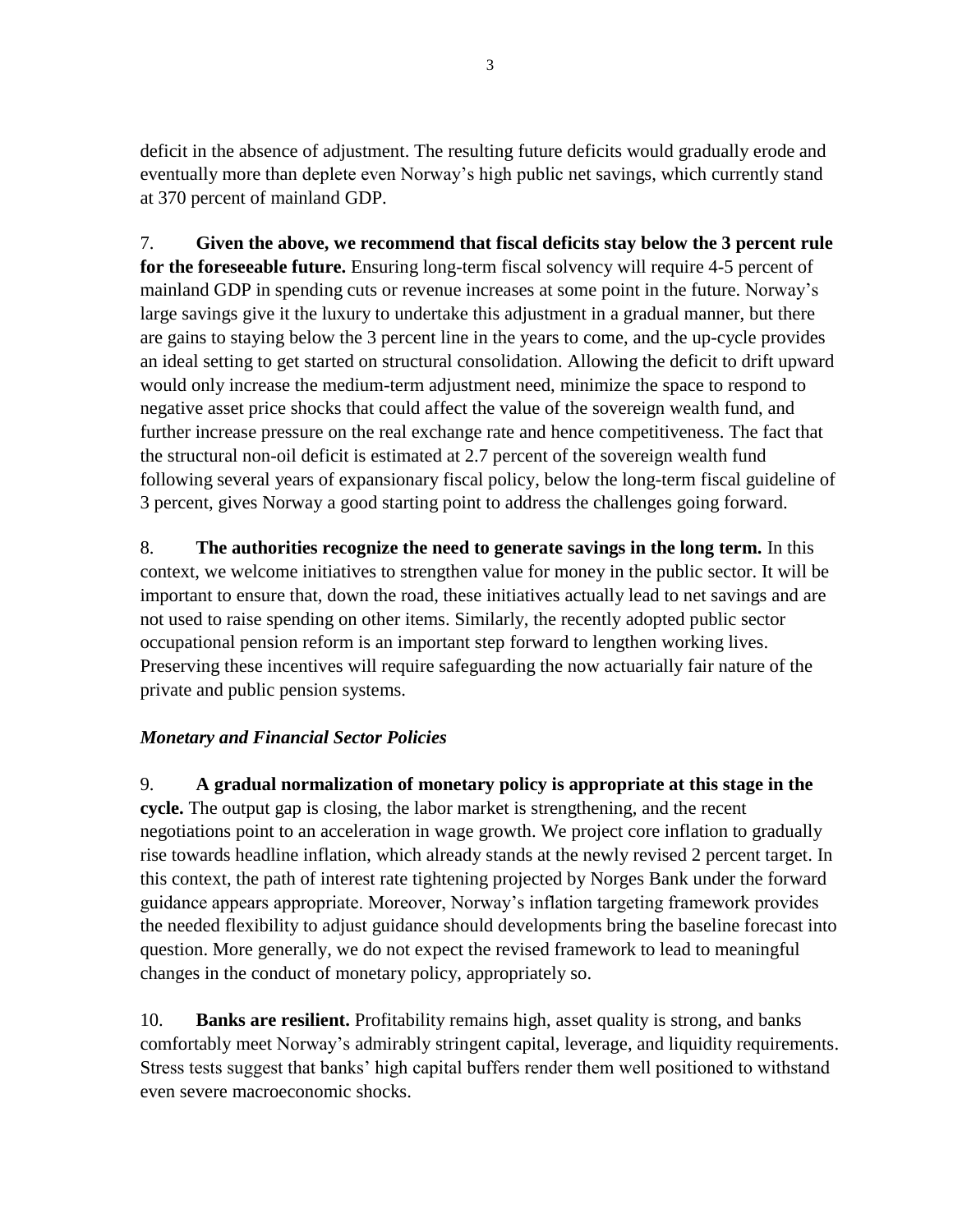#### 11. **However, vulnerabilities remain in the financial system:**

- Household debt keeps rising from already elevated levels and the high proportion of variable rate mortgages poses considerable risks for household consumption should financial conditions tighten abruptly. House prices are rising again and, despite the correction in 2017, price levels remain high, notably in Oslo and surrounding municipalities. In these areas, house prices are vulnerable to further correction.
- Commercial real estate (CRE) valuations have also seen rapid increases and this sector constitutes an important exposure for banks.
- Banks' reliance on external wholesale funding remains a long-standing vulnerability, although the funding profile has improved in the last decade including through the use of covered bonds.

12. **In this context, the mortgage regulations introduced in early 2017 should be extended, and be complemented by other risk-reduction policies.** A rich set of prudential measures has been implemented to contain risks associated with household debt, unsecured consumer lending and banks' exposure to CRE. These include the previously mentioned mortgage regulations, tighter capital requirements and macroprudential guidelines on consumer lending, and intensified oversight and Pillar II capital add-ons for banks with concentrated exposures to CRE. The mortgage regulations expire at the end of June, and should be extended. Even better, they should be made a permanent part of the prudential toolkit: specific parameters could then be adjusted up or down as the financial cycle requires. Moreover, if house price valuations and hence financial stability concerns continue to diverge across regions in Norway, more regionally differentiated mortgage regulations could be considered. To more durably address housing risks, action is also needed to further reduce tax incentives for home ownership, which remain generous by international standards.

13. **With the real and financial cycles now better aligned after having diverged over the last few years, tighter monetary policy could also help mitigate financial stability concerns.** Even though it is explicitly mentioned in the new monetary policy framework, financial stability is not the primary objective of monetary policy. But now that developments in the real economy warrant a gradual tightening of monetary policy, this might provide welcome reinforcement to other policies to allay concerns from high house prices and high household debt.

#### *Wage Formation and Structural Policies*

14. **The wage growth seen in last fifteen years might not be sustainable going forward.** Over the last two decades, Norway experienced wage increases in excess of